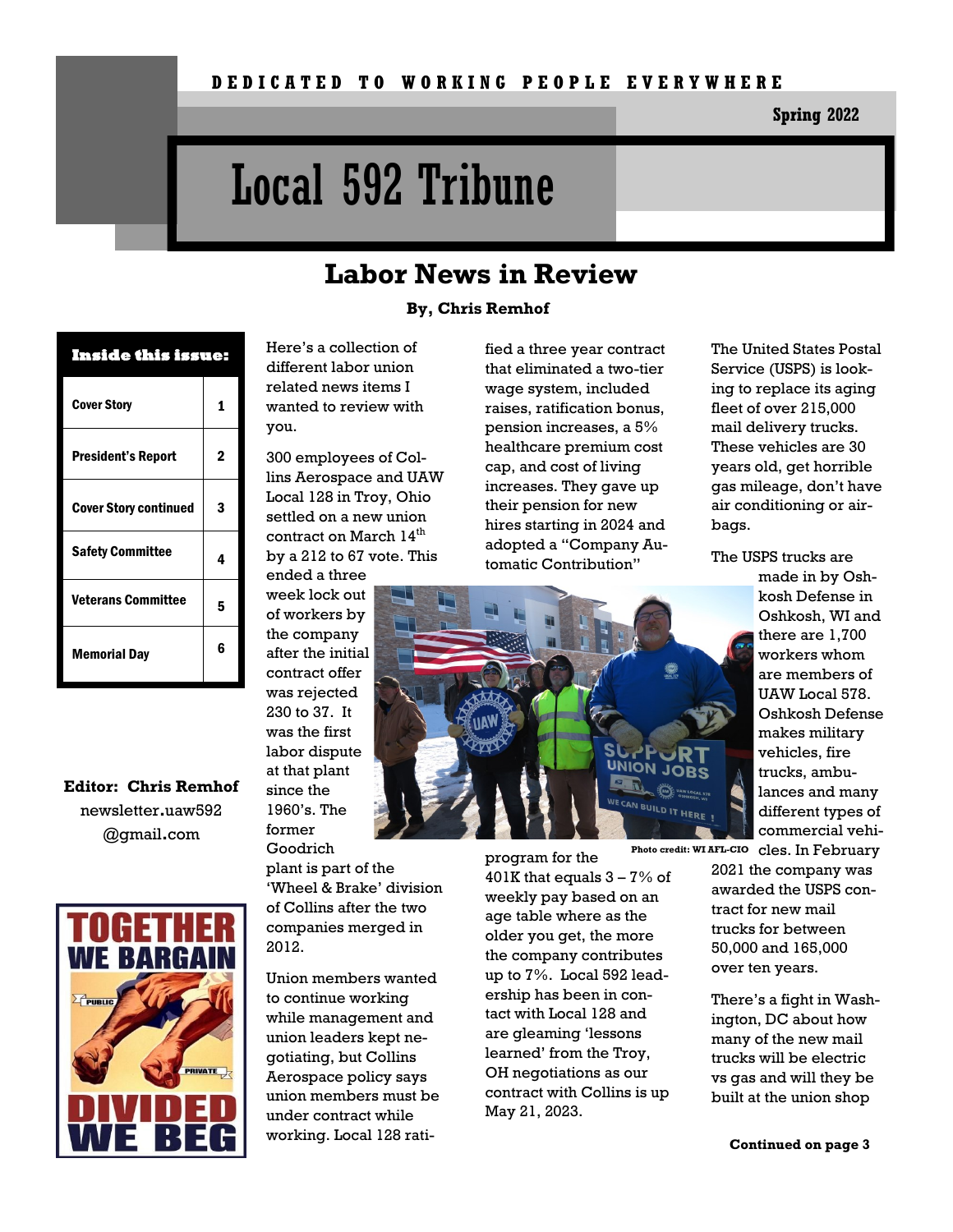## **President's Report**

#### By Alton Jackson – UAW 592 President

#### Brothers and sisters:

Local 592 held nominations for delegates on April 3, 2022 for the 38<sup>th</sup> International Constitutional Convention. Our local is allowed two delegates. Craig Fryda and Michael Fishe were nominated and they accepted the nominations. Since only two were nominated and unopposed, an election is not necessary.

On the movement of hardware within the plant, the company has put out a letter stating that "all materials should be moved/handled by material clerks." It was distributed to office managers for communication.

The Union has ordered the panel for the next termination arbitration that was recently approved by the grievance screening board. We are working with our International Servicing Rep. Ted Dever to strike names for the Arbitrator, and get it scheduled. We will also order 3-4 more panels in the coming weeks on other grievances the board has approved.

It has come to our attention that there may be an issue with the Personal Absence days per section 7.7 of the contract. It should appear on the balances tab of your Auto-Time once you become eligible after 6 months of continuous service.

UAW Local 128 in Troy, Ohio has reached an agreement with Collins Aerospace after a 3 week lock out. I will be reaching out to their President, Joe Konicki, to find out more details since the last time we have talked.

Local 803 has voted down their 3-27-22 "Last, Best, Final" offer from Rockford Powertrain. Those approx. 90 brothers and sisters are currently on strike as of this writing. Please keep

"all materials should be moved/handled by material clerks."

them in your prayers for a reasonable contract settlement soon.

Once again, please don't forget to update your address with the Union when you move. It's very important that we keep our records correct locally, as well as with the International. The Local will notify the International of any change reported to us. When you change it with the company, they do NOT notify the Union. The International will need current addresses on file to send out information and voting ballots.

In closing, we're about 13 months away from our collective bargaining agreement with Collins Aerospace expiring. We'll do everything we can to come to an agreement that we can be proud of, but it takes both sides to want that. It's not a bad idea to have a few extra dollars saved for a potential, but hopefully avoidable, labor dispute. Think about what priorities in the CBA we should improve upon and any suggestions for language changes that improve our working environment. We'll survey the membership later this year or early next. Please attend the monthly membership meeting and reach out to your Chief Steward with questions.

#### In Solidarity,

President Alton Jackson

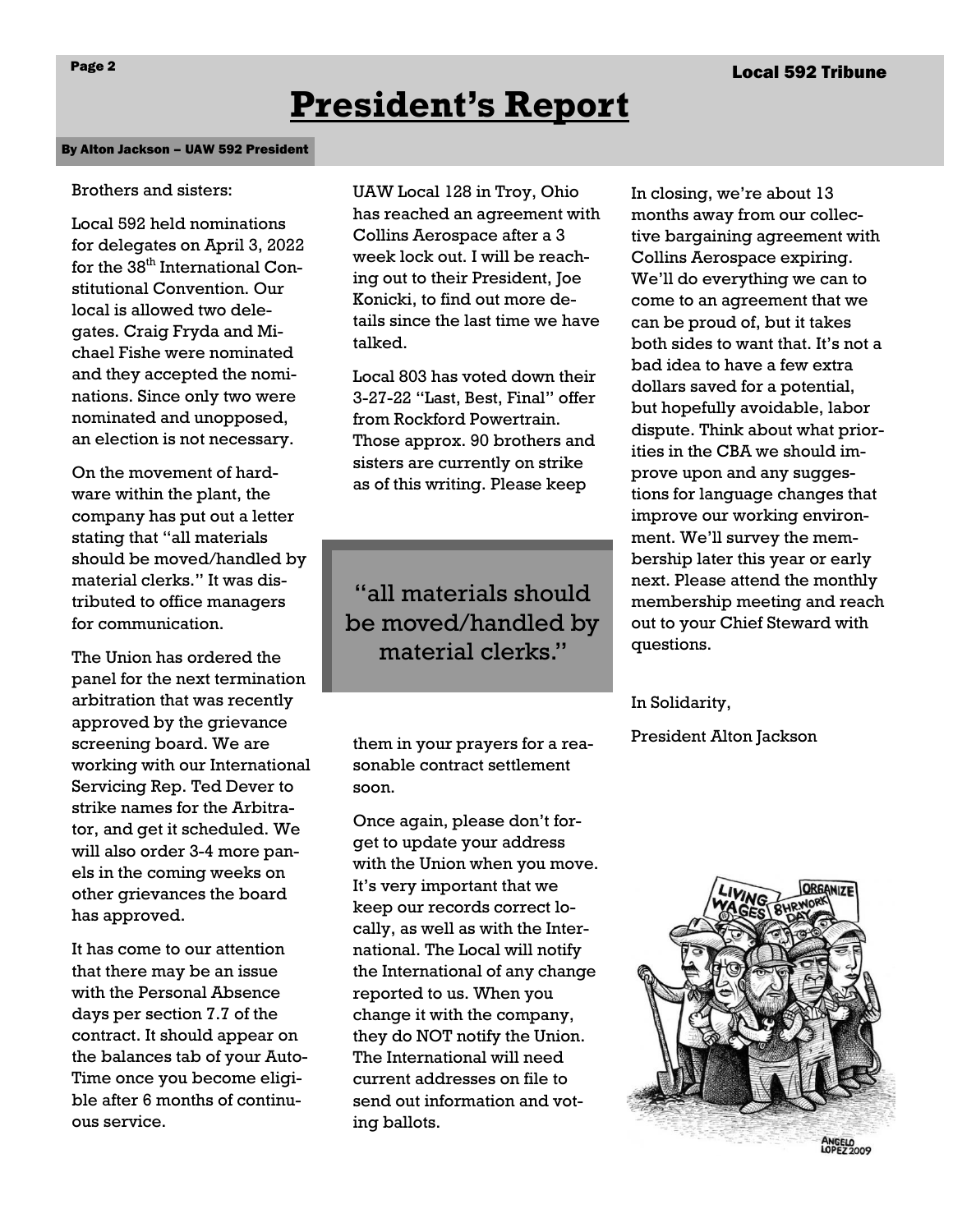## **Cover Story continued**

#### **Continued from page 1**

in Wisconsin or a non-union South Carolina site that's a vacant warehouse which has never produced anything. Union workers in Wisconsin are mounting a campaign to change the company's mind and get Congress to pass a law which would force the work to be done in Wisconsin.

The Amazon warehouse in Bessemer, AL that's been trying to organize for the last 2 years had a close vote last month. 993 votes opposed the union and 875 in favor. There's 416 ballots being challenged by either the company or the union. The National Labor Relations Board will schedule hearings and ultimately decide on the challenged ballots.

Starbucks and its workers, mainly on the East Coast, have been the site of much union activity. So far, 13 stores have unionized and only one voted against it. According to the union, Starbucks Workers United, 180 other locations in 29 states have filed petitions to unionize. The company is mounting an overly caffeinated anti-union effort to stop workers from organizing or from getting their first contract. Instead of spending tens of millions of dollars opposing their employees, maybe Starbucks should use that money to address workers concerns. Just a thought. At last check, six stores in Chicago have filed for a NLRB election to unionize.

Two hours north of Rockford, 265 UAW members of Local 1472 look to have ended a five-day strike with Vollrath Company in Sheboygan, WI. 74% of the membership voted down a five-year offer that didn't eliminate tiered pay or have enough increases to wages and benefits. At press time, new contract details weren't available, but union leaders expected the membership to pass the improved agreement.



Photo: Starbucks Workers Solidarity / Twitter

## **Pension Committee Report: Kristie Bader, Chairwoman**

Just a friendly reminder, the company sent everyone their yearly pension statement in February.

Please save for your records because the pension department changed the website, we are no longer able to view your continuous and credited service. We might need this statement as a reference when you retire.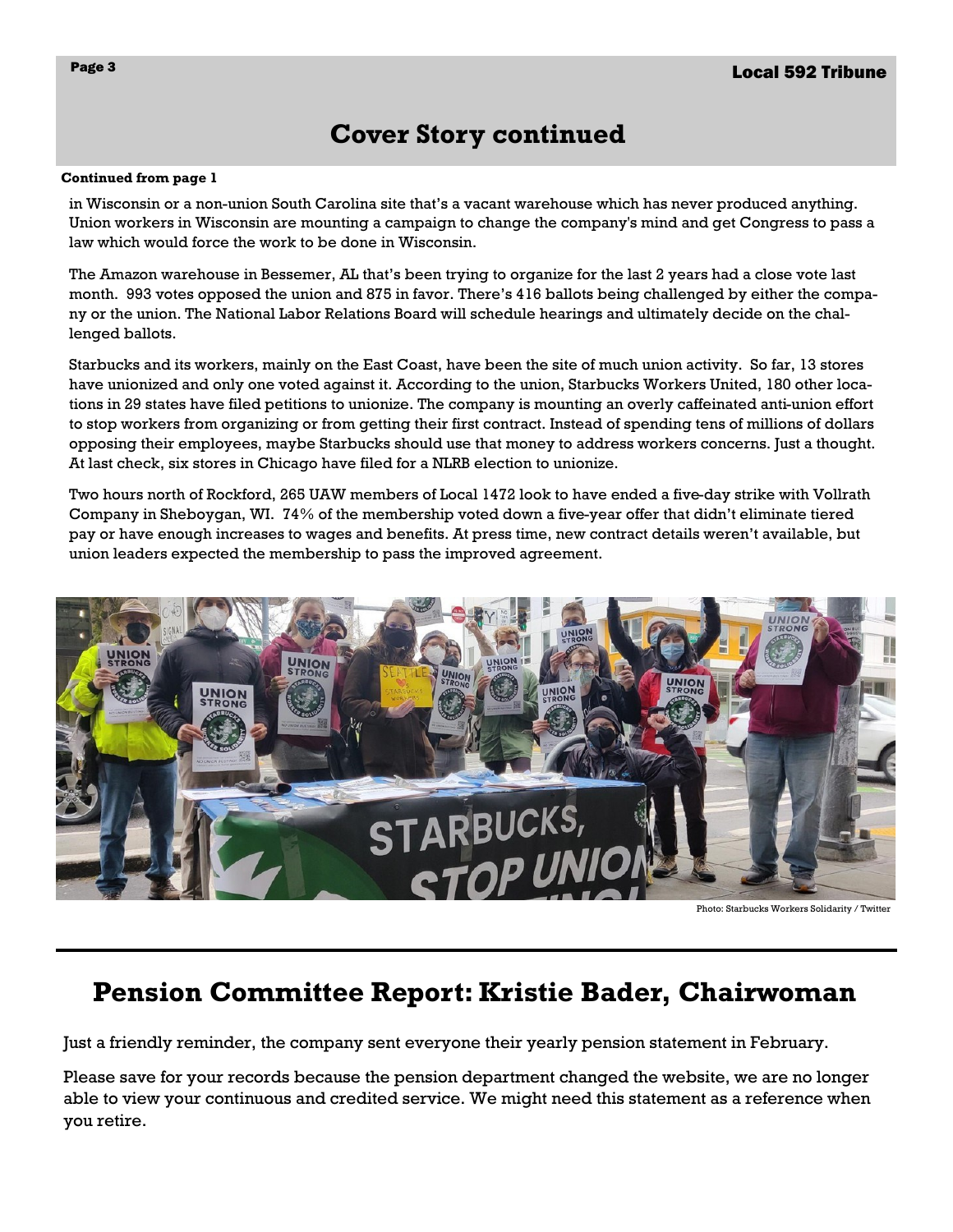## **Safety Committee Report: Craig Fryda, Chairman**

Hello all,

The Voluntary Protection Programs (VPP) promote effective worksite-based safety and health. In the VPP, management, labor, and OSHA establish cooperative relationships at workplaces that have implemented a comprehensive safety and health management system. Approval into VPP is OSHA's official recognition of the outstanding efforts of employers and employees who have achieved exemplary occupational safety and health.

In practice, VPP sets performance-based criteria for a managed safety and health system, invites sites to apply, and then assesses applicants against these criteria. OSHA's verification includes an application review and a rigorous onsite evaluation by a team of OSHA safety and health experts.

OSHA approves qualified sites to one of three programs:

- **Star**: Recognition for employers and employees who demonstrate exemplary achievement in the prevention and control of occupational safety and health hazards the development, implementation and continuous improvement of their safety and health management system.
- **Merit**: Recognition for employers and employees who have developed and implemented good safety and health management systems but who must take additional steps to reach Star quality.
- **Demonstration**: Recognition for employers and employees who operate effective safety and health management systems that differ from current VPP requirements. This program enables OSHA to test the efficacy of different approaches.

Collins Rockford is currently a Star site, and we strive to keep that.

The reason we feel it is so important: We want everyone to go home in the condition they came in. VPP has shown to significantly lower workplace injuries. Statistical evidence for VPP's success is impressive. The average VPP worksite has a Days Away Restricted or Transferred (DART) case rate of 52% below the average for its industry. These sites typically do not start out with such low rates. Reductions in injuries and illnesses begin when the site commits to the VPP approach to safety and health management and the challenging VPP application process.

We recently had an OSHA audit via Zoom, which has never been done before. Employees were given the opportunity to talk to an OSHA auditor one on one and express any concerns they have about safety. The very same auditor was here in March at both plants, and there were a few action items, but no major issues. Great job and congratulations everyone!

At the end of the day, a safety team's goal is that no one gets hurt. The VPP program is a tool we use here at Collins to work towards that goal. If you have any questions, feel free to reach out to me or your safety stewards.

Thank you, and as always, be safe!

Craig Fryda District 4 Chief Steward Union Safety Chairperson First Responder Cell: (608) 295-6895 Craig.Fryda@Collins.com

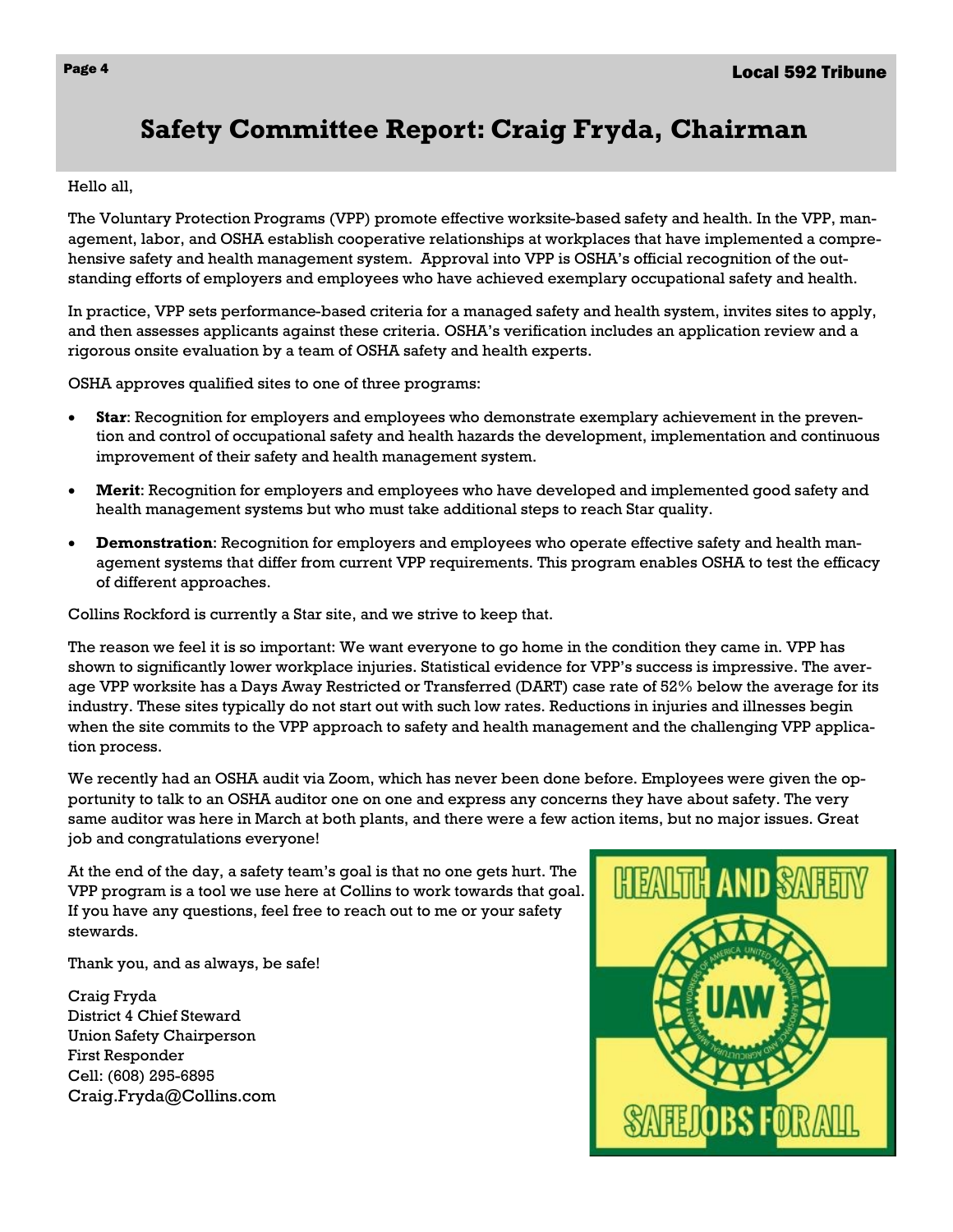## **Veterans Committee Report: Joe Harper, Chairman**

Memorial Day, the unofficial beginning of summer, will soon be upon us. With the weather we had this spring we're all waiting to get outside, grill and spend time with family and friends. Memorial Day is an American holiday which has origins back to right after the Civil War but didn't become a federal holiday until 1971. It was created to honor the men and women that paid the ultimate sacrifice in the defense of this country. Unlike other American holidays, such as the Fourth of July, Memorial Day is celebrated around the world in countries where our fallen have been laid to rest. Places like Manila, Philippines where over 16,000 American WWII casualties are buried to Flanders Field in Waregem, Belgium where 400 Americans from WWI were laid to



rest. In Normandy, France there is a Memorial Day ceremony to honor the Americans that gave their lives to free France from the Nazi.

Here in America, almost every small town has a ceremony, celebration or a parade, while bigger cities have many different opportunities to remember our heroes. Personally, I think every American should attend one of these events, but I also understand life can get busy and that's not always possible. So, I'm asking you at some point during the Memorial Day weekend, please stop and take a moment to say thanks in your own way to those men and women that gave their lives for our freedom, and the freedom that is felt around the world.

**ATTENTION**: Until further notice, Local 592 union meetings will be held as follows. **1pm** night shift meeting at UAW Hall 929 S. Alpine Rd. **5pm** day shift meeting will be at Screw City Tavern 4412 Manchester Dr., across from Plant 6, in their backroom.

#### **Upcoming Local 592 Membership meetings:**

Wednesday, April 27th. 1pm night shift, 5pm dayshift. Wednesday, May 25th. 1pm night shift, 5pm dayshift. Wednesday, <u>June 22th</u>. 1pm night shift, 5pm dayshift.

#### **Attorneys for UAW Region 4**

Katz, Freedman, Eagle, Eisenstein, Johnson, and Bareck will be at the Hall on membership days between the night and day shift meetings. You may also contact them at 1-800-444-1525.

#### **WWW.UAW592.COM**

- **Contract**
- Seniority lists
- **Attendance Policy**
- FMLA paperwork
- Short term disability forms

The password for access to the seniority list is: **UAWsl592#** The password for access to the documents list is:**UAWLocal592**